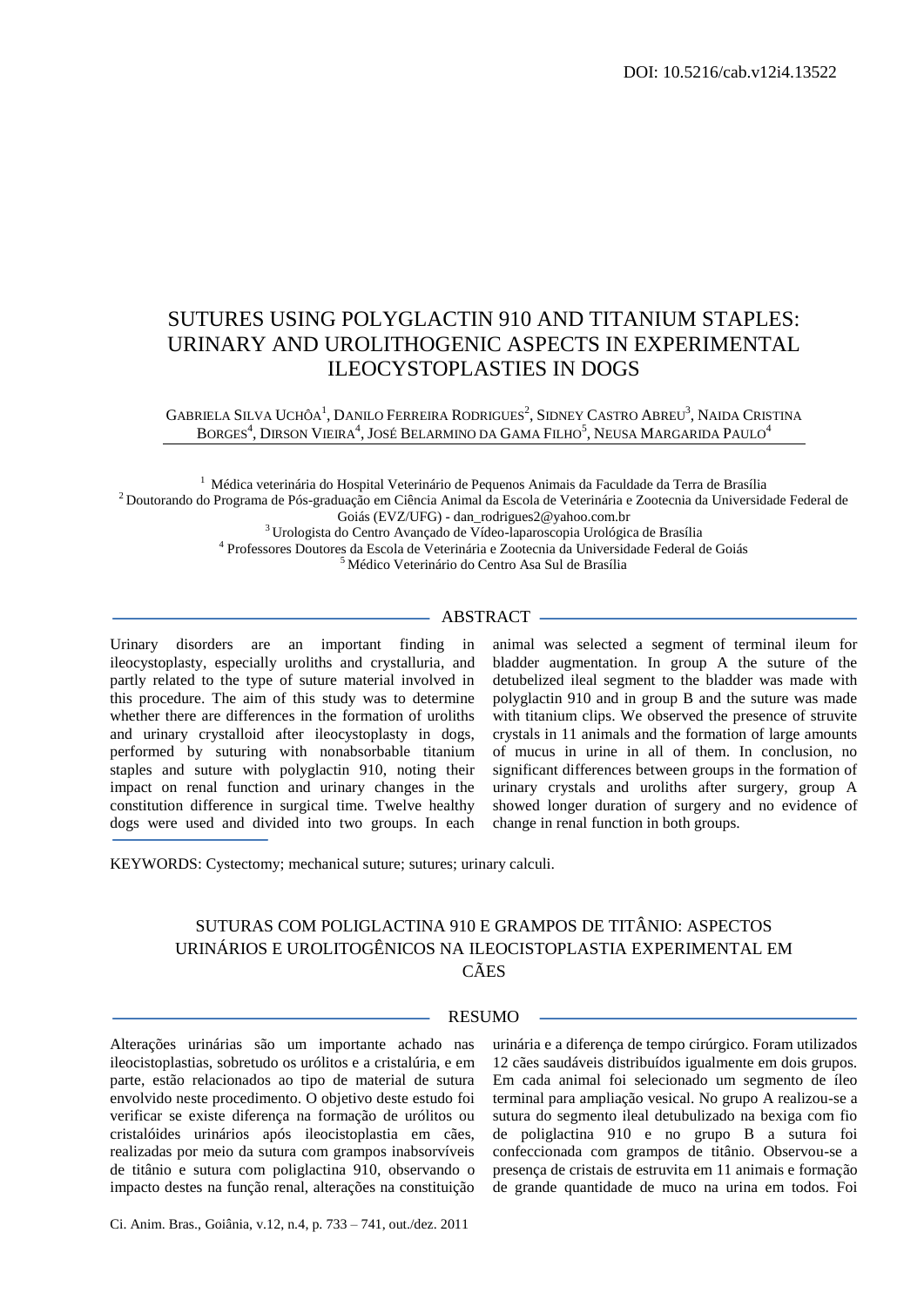possível concluir que não houve diferenças significativas entre os grupos quanto à formação de cristais urinários e urólitos após o procedimento cirúrgico, o grupo A

apresentou maior tempo cirúrgico e não houve evidências de alteração na função renal em ambos os grupos.

PALAVRAS-CHAVE: cálculos vesicais; cistectomia; síntese; sutura mecânica.

## **INTRODUCTION**

Deficiencies in bladder storage capacity have considerable clinical relevance because they significantly affect life quality and may evolve to renal failure, thus posing a serious health threat (BRANDT et al., 2004).

The bladder is exposed to a variety of injuries, even during fetal development. In addition to congenital abnormalities, other disorders such as cancer, trauma, infection, inflammation and iatrogenic injuries eventually require bladder replacement or repair (SHOKEIR, 2002).

The most frequent causes for performing bladder reconstruction are neoplasms of the lower urinary tract – mainly carcinomas – especially in humans and dogs, vesical atony, interstitial cystitis, radiotherapy, chemotherapy, multiple bladder surgeries and some congenital bladder anomalies that cause incontinence. Bladder repair surgeries in dogs are recommended in cases of severe traumas, neoplasms and recurring interstitial cystitis (GREENWELL et al., 2001; PEREIRA et al., 2002; KOUSHYAR et al., 2007). Repair procedures seek to establish a lowpressure reservoir with capacity for continence, spontaneous micturition and minimum post-micturition residue (CRANDIS et al., 1998).

Bladder reconstruction is therefore crucial to correct disorders caused by low contention capacity and high pressure. Such disorders may be corrected by bladder augmentation by cystoplasty, which replaces part of the bladder after partial cystectomy (LAMESCH & DOCIU, 1983; PIECHOTA et al., 1998).

The limited amount of urothelium available for genitourinary reconstructive surgeries has increased interest in the development of tissues for bladder replacement. The gastrointestinal tract has proved to be an effective support for bladder reconstruction and it is available in the majority of patients (MERGUERIAN, 2000).

Bladder augmentation using an ileal segment as a surgical treatment for dogs was first described by Tizzoni and Foggi in 1888; they anastomosed part of the ileum to the vesical trigone following cystectomy. The first bladder augmentation in humans was performed by von Mikulicz in 1889. Since then, several techniques have been developed to improve bladder functionality as well as to reduce morbidity and common complications (LAMESCH & DOCIU, 1983; GREENWELL et al., 2001; PEREIRA et al., 2002; TANAKA & MENDES JÚNIOR, 2007). Improvement of surgical techniques has resulted in acceptable life quality and longer life for patients (TEIXEIRA et al., 2007).

It is of crucial importance to observe calculi and crystal formation within the urinary tract related to suture material, as well as to learn about its possible causes and prevention. Persistent crystalluria may result in crystal aggregation; if not excreted, crystals may lead to urolith formation, thus causing urinary tract injuries and predisposing to inflammations, infections, severe obstructive processes, bladder rupture, renal dysfunctions and death (GRAUER, 1994; LANGSTON et al., 2008).

The use of titanium staples on sutures during ileocystoplasties has been a source of investigation to several research groups, mainly because of the controversial use of non-absorbable materials in the urinary tract. Most studies that have related nonabsorbable staples within the urinary tract to greater urolith formation have analyzed staples made of stainless steel or tantalum, not titanium. However, more recent studies describing the use of titanium staples have shown that they are well tolerated by the urinary tract and that other factors may be the main cause of urolith formation, such as urinary stasis, bacteriuria and mucus production. Therefore, the use of titanium staples as a wound closure material for the urinary tract has aroused the interest of researchers of experimental surgery, human urology and veterinary medicine, standing as a possible alternative for bladder augmentation (JULIAN & RAVITCH, 1986; BOOTHE, 1998; ABREU et al., 2005).

Further research regarding possible changes and benefits of titanium staples used within the urinary tract may provide useful information for the development of surgery techniques, as well as shed light on the behavior of these staples in the urinary system. Among these benefits is the reduction of surgical times in view of the practicality of staples, especially for high-risk patients (JULIAN & RAVITCH, 1986; DALL'OGLIO et al., 2000; ABREU et al., 2005).

The purpose of this study was to determine whether there are differences in the formation of uroliths and urinary crystalloid after ileocystoplasty in dogs, conducted by means of sutures with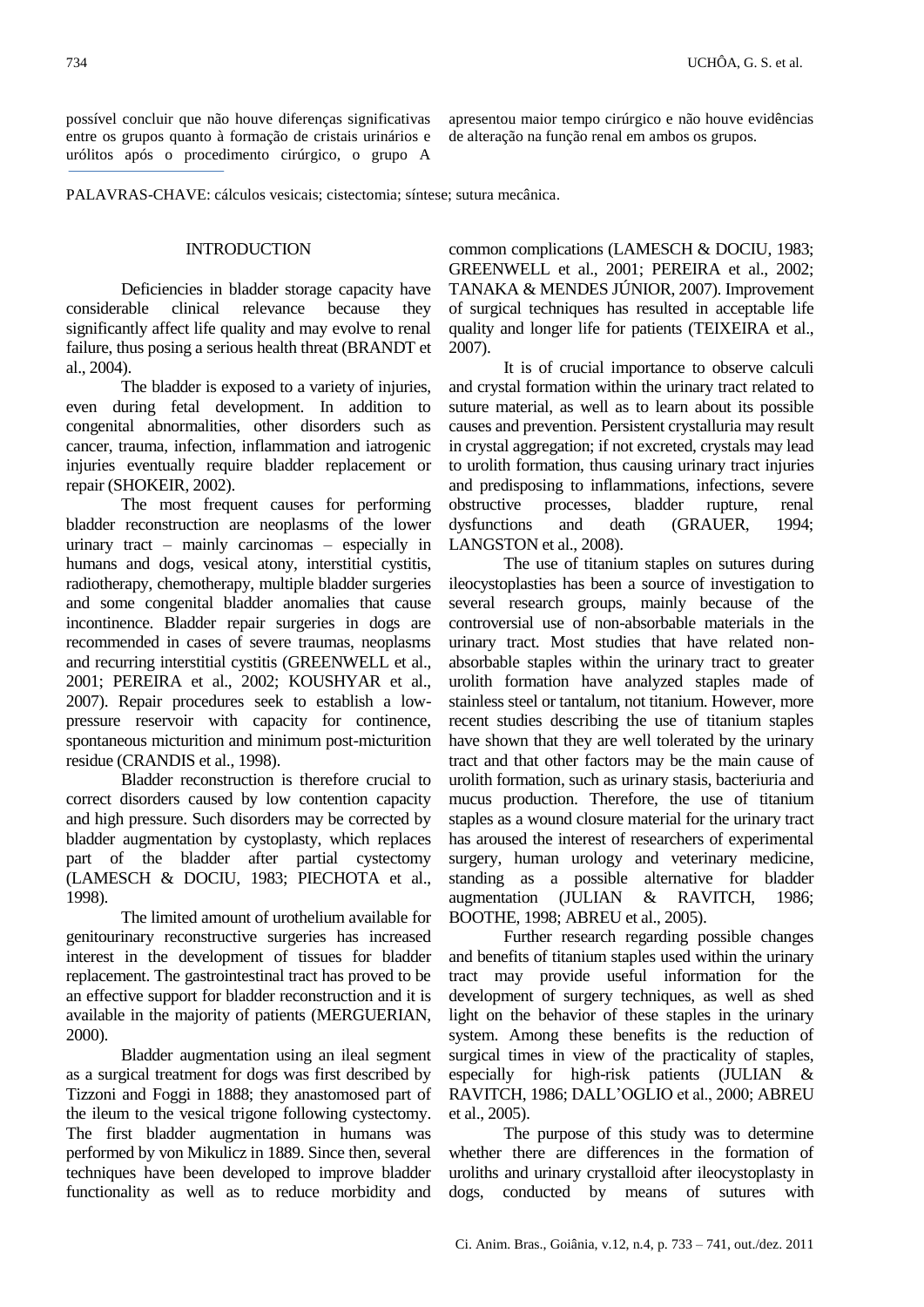nonabsorbable titanium staples and suture with polyglactin 910, noting the impact of the procedure on renal function, changes in urinary constituents and the time difference between surgical groups.

#### MATERIAL AND METHODS

This study was assessed and approved by the Ethics Committee of Universidade Federal de Goiás (register 07/2008).

Twelve clinically healthy male dogs, of undefined breed, weighing between 10 and 20 kg, were used in the experiment. Prior to their random distribution in two groups of six (groups A and B), the animals were submitted to clinical and laboriatorial examination via general clinical exam, complete blood count, serum urea and creatinine and urinalysis. The presence of crystals in the urine exam was an exclusion factor in the selection of experimental units. All animals were acclimated for approximately 20 days prior to surgical procedure.

The animals were anesthetized and positioned in dorsal recumbency, then prepared for surgery via antisepsis of the surgical field. Access into the abdominal cavity was performed by median retroumbilical laparotomy. After locating the bladder and the terminal ileum at aproximately 20 cm from the ileocecal valve. Intestinal content was moved away and about 10 cm of the ileum was isolated to interrupt intestinal transit. Afterwards about 5 cm of this segment was sectioned and the vascularization area of the isolated portion was preserved (Figure 1A).

Intestinal continuity was restored by terminoterminal anastomosis using simple interrupted suture with 3-0 polyglactin 910 (Poly Suture Indústria e Comércio Ltda., São Sebastião do Paraíso - MG). The mesenteric opening was closed with simple separate stitches using the same material.

In group A, ileocystoplasty was performed using 3-0 polyglactin 910 with continuous Cushing suture. After isolating the ileum portion, an incision of approximately 6 cm transected the apex of the bladder up to the lumen. The antimesenteric border of the isolated portion was sectioned, thus exposing the loop mucosa. The ileal segment was sutured to the bladder and the mucosa surface of the graft faced the bladder lumen (figure 1B).

In group B, ileocystoplasty involved the use of an Ethicon Proximate ® 55 linear cutter stapler (Ethicon Endo-Surgery, Cincinnati - Ohio) containing a reload of Proximate® titanium staples (Ethicon Endo-Surgery, Cincinnati - Ohio). Staples measured 3,0mm/3,85mm prior to stapling and 1,5mm of closed height; the staple line measured 55 mm.



Figure 1 - Ileocistoplasty in dog. Ileal segment isolated (A), suture of ileal segment (black arrow) to the bladder (white arrow) with poliglactina 910 (B), insertion of Ethicon Proximate® in bladder and ileal segment (C), final aspect of ileocistoplasty with titanium staples (D).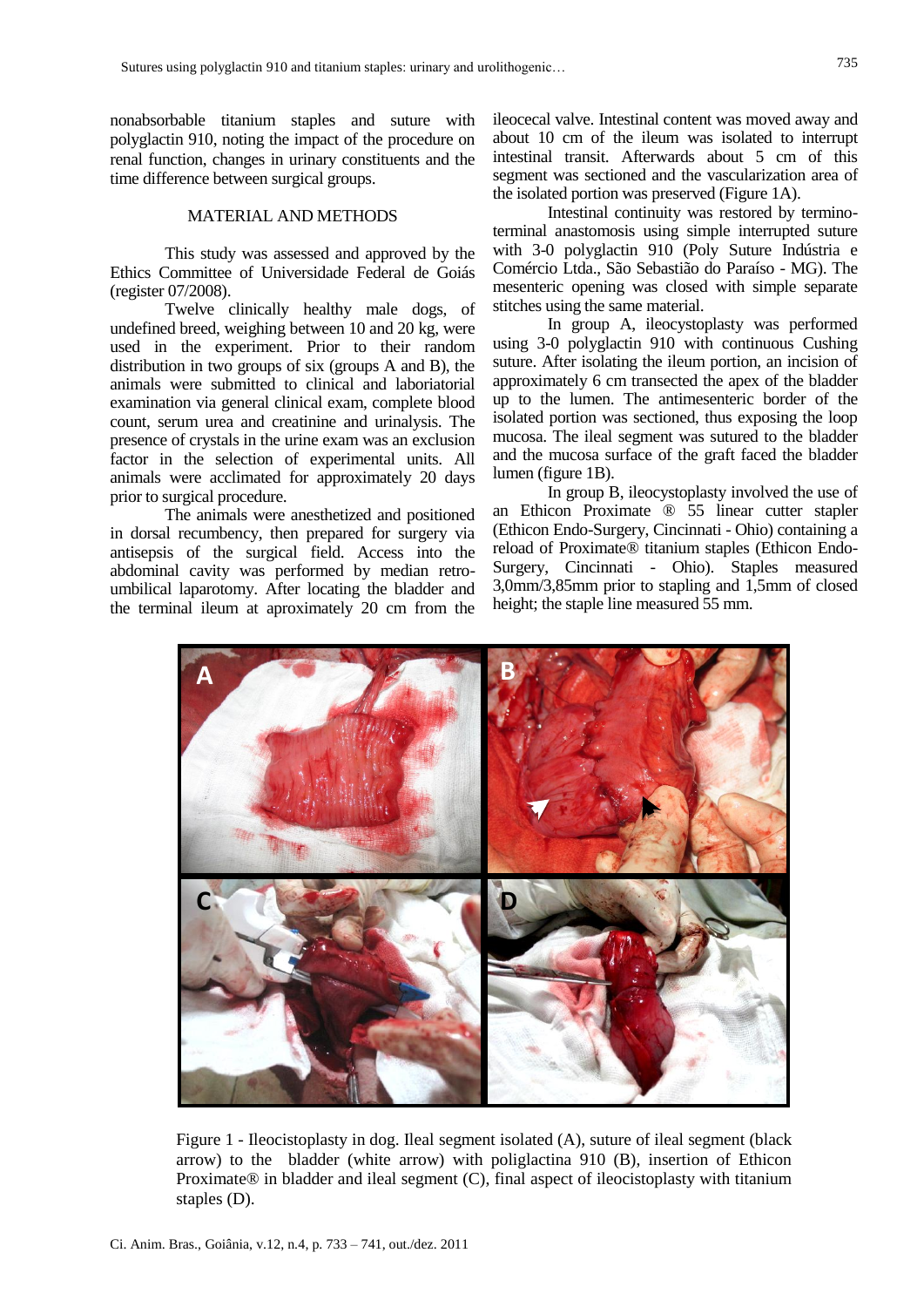After isolating the ileum terminal segment, two incisions were made on both sides of the bladder vertex up to the lumen. One of the anvils of the linear cutter stapler was inserted into the incisions and transected the apex of the bladder (Figure 1C). Another anvil crossed the lumen through the isolated ileal segment and joined it with the apex. The ileum was anastomosed to the bladder by the antimesenteric border. Care was taken not to twist or to staple the vascular pedicle of the intestinal segment. Once the stapler fired, the loop was sutured to the bladder at the ventral and dorsal portions of the apex of the bladder. Simultaneously to stapling, the area between the two staple rows was sectioned, thus exposing the mucosa from the intestinal loop segment to the bladder lumen. Regions on both sides of the apex of the bladder as well as open, unstapled areas of the loop ends were then sutured with 3-0 polyglactin 910 according to Cushing suture (Figure 1).

In both groups the abdominal musculature was sutured using a 2-0 nylon thread (Shalon Fios Cirúrgicos LTDA, Goiânia - GO) in simple separate stitches. Subcutaneous tissue approximation was performed by continuous suture with 2-0 nylon thread and skin suture was performed by continuous mattress suture with 2-0 nylon thread.

Postoperative care included antibiotic therapy consisting of enrofloxacin (Enrotec-50, FATEC AS, São Paulo - SP) administered subcutaneously (5mg/kg of live weight) twice a day for 7 days. Analgesia included subcutaneous administration of 2,5mg/kg of tramadol hydrochloride (Tramadon 50mg/ml, Cristália Produtos Químicos Ltda., Itapira - SP) twice a day, which started immediately before anesthesia and was maintained during the first three postoperative days.

At 100 days postoperatively, another surgical intervention was performed using the same laparotomic access and anesthetic procedure described previously. A macroscopic investigation sought eventual uroliths in the bladder, focusing on the visual aspect of the sutured area and on macroscopic characteristics of the intestinal segment. The entire graft area was removed. The bladder was sutured with 3-0 polyglactin 910 according to Cushing suture. Abdominal wall closure and postoperative care followed initial procedures.

Exams included total blood count, serum biochemistry, blood smear and urinalysis. Animals selected for the experiment showed crystal-free urine. Urine samples were collected via a bladder catheter. Physical testing of samples identified color, odor, aspect, density, mucus and spontaneous

sediment formation. Urine was assessed in terms of chemical elements, such as nitrites, ketone bodies, urobilinogen, bilirubin, blood and hemoglobin. Albumin was the most predominant protein and its concentration was represented by crosses: one cross  $(+)$  amounted to 150mg/dl, two crosses  $(++)$ amounted to  $300$ mg/dl and three crosses  $(++)$ amounted to 500mg/dl, as stated by the kit manual. Urine pH was also measured on the reagent strip.

The elements found in the sediment were classified as organized and unorganized. The first group was formed by cells (erythrocytes, leukocytes, epithelial cells, bacteria, protozoa, parasite eggs, yeast, fungi and sperms) and cylinders. The second group was formed by crystals, mucus and amorphous material. The amount of elements found within the sediment, such as sperms, cylinders, squamous cells, crystals, leukocytes and erythrocytes was represented by crosses: one cross (+) corresponded to 2-4 elements per field, two crosses (++) corresponded to 4-6 elements per field and three crosses (+++) corresponded to 6 elements per field.

### RESULTS AND DISCUSSION

None of the animals died during surgery or postoperative care and none revealed clinical signs of infections, digestive alterations such as vomit, diarrhea, constipation or obstipation, suture dehiscence or intestine/bladder fistulas. Animals showed quick postoperative recovery and maintained spontaneous micturition on surgery day; there was no need to eliminate urine through bladder catheterization. Urinary continence was preserved in all animals, was observed soon after anesthetic recovery and was maintained throughout the experimental period.

After 100 days of postoperative care, the intestinal segment and its vascular pedicle were macroscopically distinguished from the bladder tissue in both groups. Moreover, a few adherence areas were observed.

The ileal segment used in ileocystoplasties showed peristaltic movements in all animals from both groups, according to direct observation during the second surgical procedure. This may have helped to eliminate urine due to stimulus caused by distension of the augmented bladder.

Hematuria affected all animals during the first three postoperative days (Table 1), probably due to surgical trauma and not as a complication of ileocystoplasty. Protein was verified in all urine samples and even in urinalyses performed before ileocystoplasties, though with no evidence of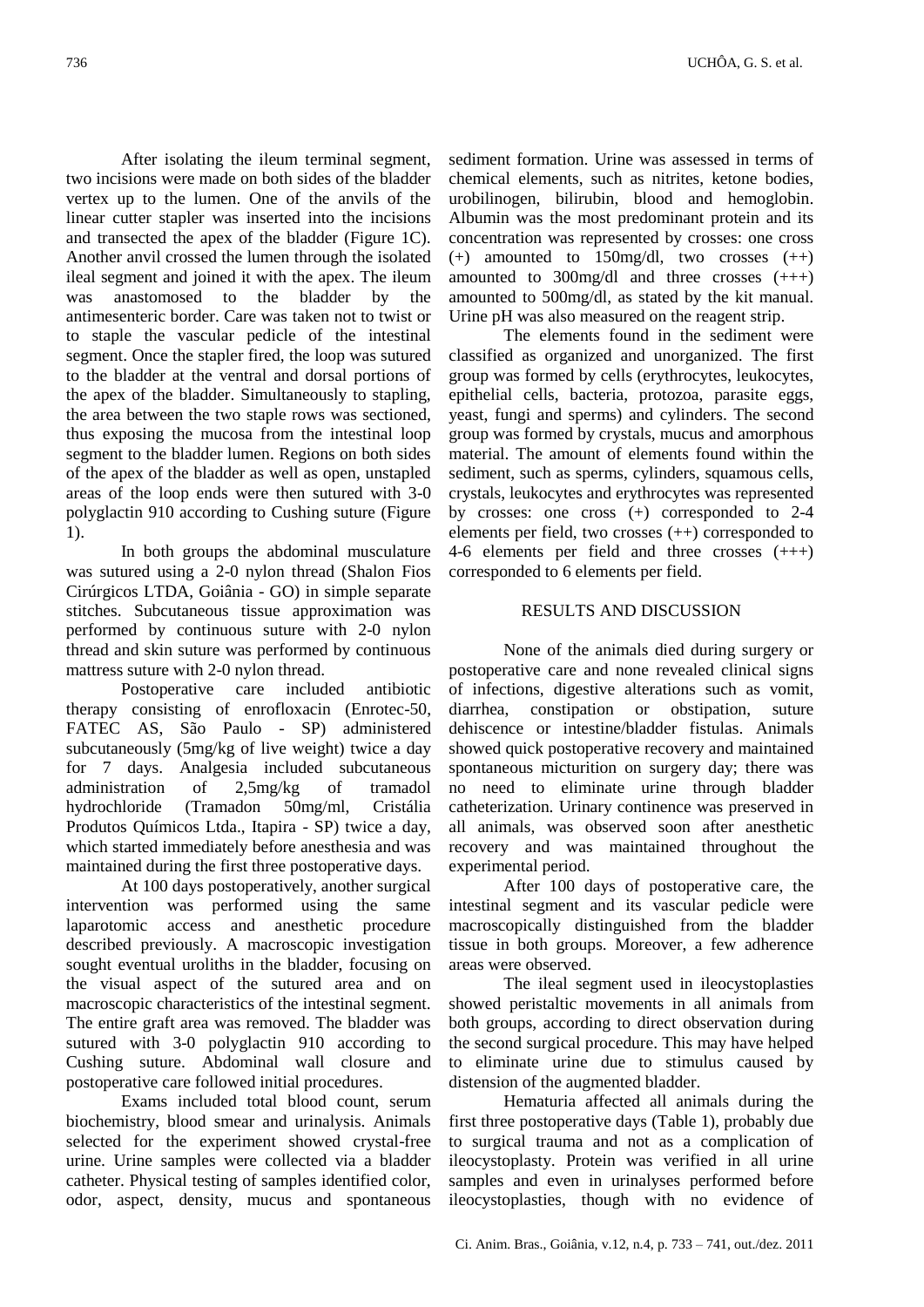cylinders; this may suggest that the proteinuria found had a post-renal or physiological origin, especially given the fact that samples were collected by catheterization. Postrenal proteinuria may result from bleeding traumas, including those caused by

catheterization, especially when many red blood cells are present. Trauma from urine collection may also be responsible for hematuria and for a possible irritation caused by urine in the flap.

Table 1 – Frequency of distribution of dogs submitted to ileocystoplasty showing red blood cells in uranalyses

| Groups<br>assessed | Red blood<br>cells/field* | No. of animals<br>with hematuria<br>(preoperatory) | No. of animals<br>with hematuria<br>$(3 \text{ days})$ | No. of animals<br>with hematuria<br>$(45 \text{ days})$ | No. of animals<br>with hematuria<br>$(90 \text{ days})$ |
|--------------------|---------------------------|----------------------------------------------------|--------------------------------------------------------|---------------------------------------------------------|---------------------------------------------------------|
| Group A            |                           |                                                    |                                                        |                                                         |                                                         |
|                    |                           |                                                    |                                                        |                                                         |                                                         |
|                    |                           |                                                    |                                                        |                                                         |                                                         |
|                    |                           |                                                    |                                                        |                                                         |                                                         |
|                    | several                   |                                                    |                                                        |                                                         |                                                         |
| Group B            |                           |                                                    |                                                        |                                                         |                                                         |
|                    |                           |                                                    |                                                        |                                                         |                                                         |
|                    |                           |                                                    |                                                        |                                                         |                                                         |
|                    |                           |                                                    |                                                        |                                                         |                                                         |
|                    | several                   |                                                    |                                                        |                                                         |                                                         |

\*Scores: 0=absent; 1=light; 2=moderate; 3=intense

Hemoglobinuria was observed in two animals from each group at 90 days postoperatively, but its reduced amount did not signal a significant change. A considerable amount of red blood cells was found in the urine of the animals tested; many red blood cells were counted per field in three samples and three were counted in the fourth sample.

All animals showed considerable amounts of mucus in the urine as from the first postoperative days. This was confirmed by the viscous aspect of urine during the first urinalysis performed 45 days postoperatively. However, none of the animals suffered from obstructive processes as a result of this change; therefore, catheterization for bladder emptying during postoperative care was not necessary.

Serum urea and creatinine exams performed prior to surgery and 45 and 90 days postoperatively did not show any significant renal changes, considering reference values of up to 1.80 mg/dl for creatinine and up to 54 mg/dl for urea.

Stapling the ileum to the bladder revealed lower mean intervals than the thread suture (Group A: mean=68.17 min, standard deviation= 17.20; Group B: mean=42.50 min; standard deviation=7.58); bladder suture time was reduced in about 25.67 minutes (Table 2). The shortest intervention period of stapling surgeries was largely due to the time reduction required for bladder sutures.

Table 2 – Mean surgical times recorded in ileocystoplasties performed on dogs using two types of suture material.

| Groups assessed |                    | Surgery time (minutes) | Bladder suturing time |  |
|-----------------|--------------------|------------------------|-----------------------|--|
| Group A         | Mean               | 146.17                 | 68.17                 |  |
|                 | Standard deviation | 26.87                  | 17.20                 |  |
| Group $B$       | Mean               | 107.67                 | 42.50                 |  |
|                 | Standard deviation | 18.12                  | 7.58                  |  |
| Total           | Mean               | 126.92                 | 55.33                 |  |
|                 | Standard deviation | 29.69                  | 18.45                 |  |
|                 |                    |                        |                       |  |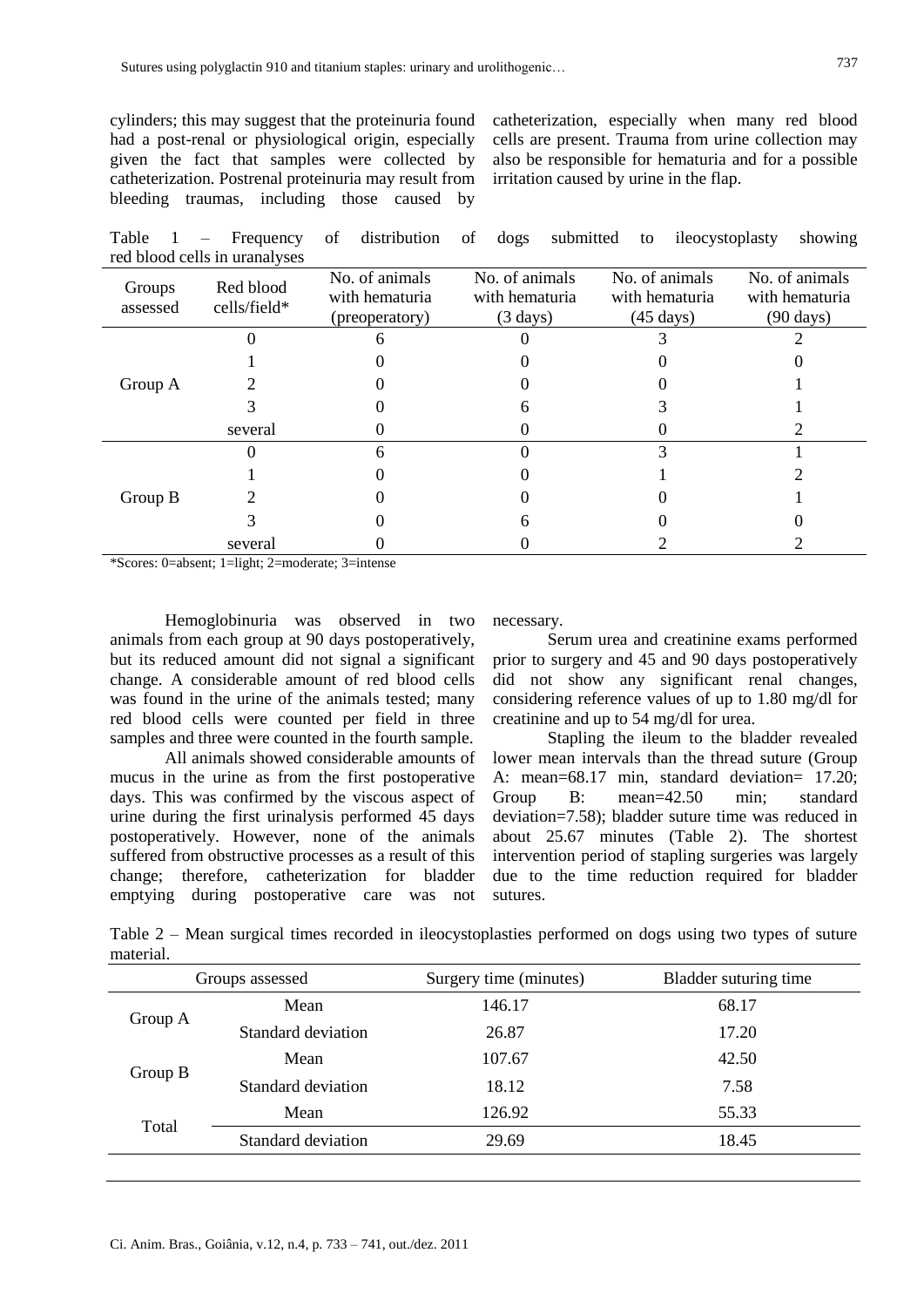Urine extravasation in the sutured area was observed in animals from group A during bladder sutures, which made it necessary to reinforce the suture at several points, thus increasing the intervention period in the bladder. As for the animals from group B, urine extravasation was not reported at any point of the stapled area.

Decreased mean surgical time in group B may also be due to the reduced time to hemostasis during bladder augmentations. The stapling technique resulted in effective and immediate hemostasis after staples were fired, and there were no reports of bleeding points along the stapled area. Group A required the correction of bleeding areas at various intervals along the suture, which resulted in differences of up to 64 minutes in bladder augmentation times (Table 2).

During the second exam performed 45 days postoperatively, a small amount of crystalluria was observed in three animals; the urinalysis revealed + crystal in one animal from group A and in two animals from group B. During the third exam performed 90 days postoperatively, only one animal from group A did not have crystalluria, whereas all the others from both groups had at least  $+$  crystal, as it is shown in Table 3. As regards two animals that showed +++ crystals, crystalluria was verified by visual inspection of the sample and macroscopic visualization of crystals was possible even before urine sedimentation.

|         | Cristalluria (45 days) | No. of animals with cristalluria No. of animals with cristalluria (90<br>days) |            |           |            |
|---------|------------------------|--------------------------------------------------------------------------------|------------|-----------|------------|
|         |                        | Frequency                                                                      | Percentage | Frequency | Percentage |
| Group A |                        | 5                                                                              | 83,3       |           | 16,67      |
|         | $^+$                   |                                                                                | 16,7       | 3         | 50,00      |
|         | $++$                   | 0                                                                              | 0          |           | 16,67      |
|         | $+++$                  | 0                                                                              | 0          |           | 16,66      |
|         | Total                  | 6                                                                              | 100        | 6         | 100        |
| Group B | 0                      | 4                                                                              | 66,7       | 0         | $\Omega$   |
|         | $^{+}$                 | 2                                                                              | 33,3       |           | 16,7       |
|         | $++$                   |                                                                                | 0          |           | 33,3       |
|         | $+++$                  | 0                                                                              | 0          | 3         | 50,0       |
|         | Total                  | 6                                                                              | 100        | 6         | 100        |

Table 3 - Distribution of frequencies of dogs submitted to ileocystoplasty according crystalluria

At 100 days postoperatively it was not possible to macroscopically visualize the suture material used in ileocystoplasty in group  $A$  – neither by visual inspection nor by sectioning – when the grafted segment was removed. Exposed staples were not seen in group B; however, sectioning revealed completely covered staples along the stapled area, with the exception of one animal in which a single staple was exposed to the mucosa surface or triggered a rejection process.

One of the animals from group A had a small loose bladder calculus measuring approximately 1 mm; in addition, uranalysis performed 90 days postoperatively on this animal revealed  $++$  crystals: these could be seen soon after urine collection, even before its sedimentation. The formation of a bladder calculus measuring approximately 4 mm was reported within the sutured area of an animal from group B. Following manipulation the calculus

adhered to a staple exposed to the bladder lumen (Figure 2).



Figure 2 - Transition area of the ileal segment with bladder showing exposed titanium clip that was formed in the bladder calculus in dog.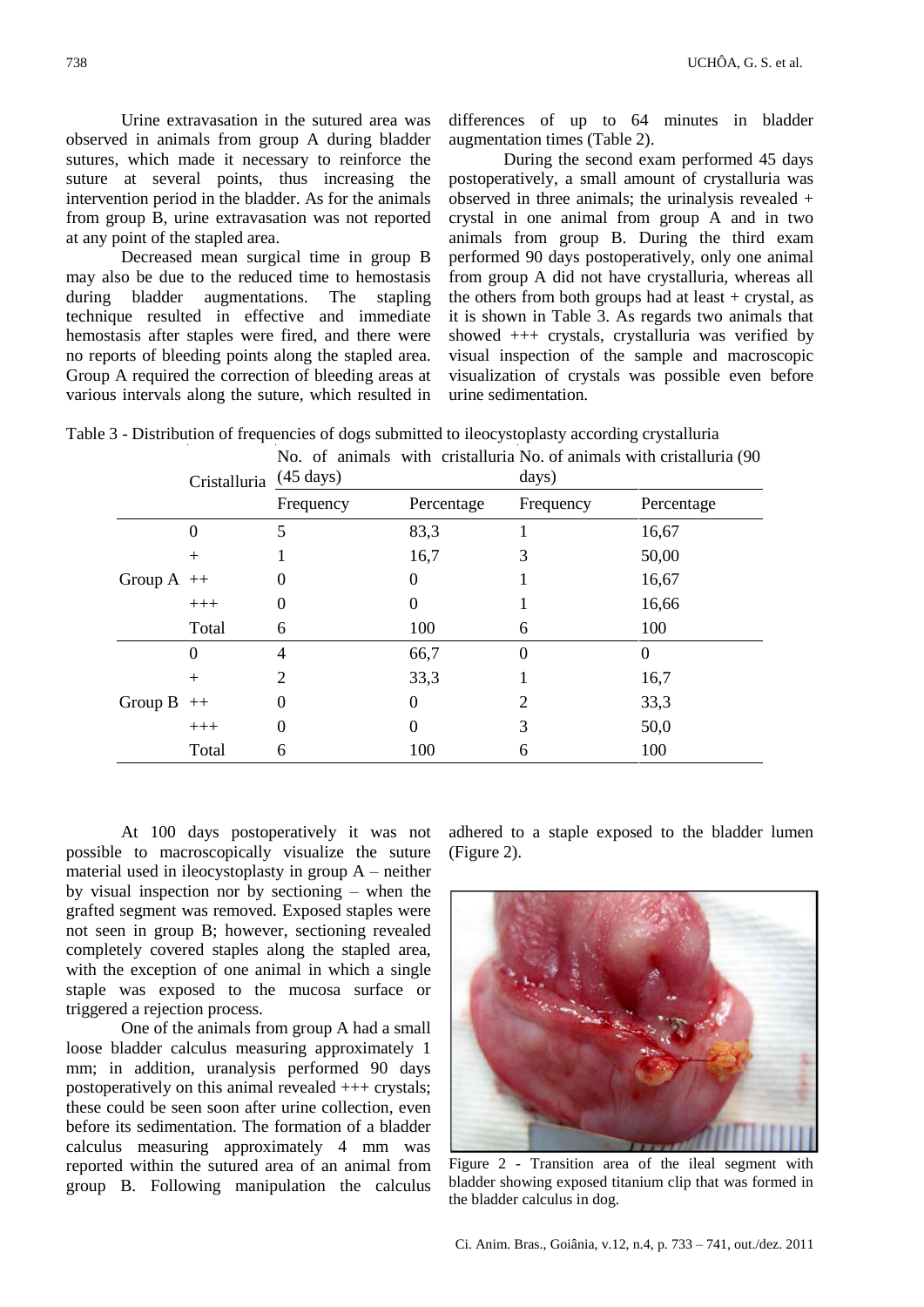Surgical and postoperative conditions were similar to those found in the literature. Deaths and other complications did not occur.

Peristaltic movements within the ileal segment used in bladder augmentation may help eliminate urine due to the stimulus caused by distension of the augmented bladder. According to LAMESCH & DOCIU (1983), small intestine submucosa showed contractile activity and innervation similar to those of the bladder.

During the second surgical intervention, the distensibility of the graft resembled that of the bladder tissue; this finding has also been reported in a study performed with dogs by MERGUERIAN (2000).

The ileal segment selected for ileocystoplasties, at approximately 20cm from the cecum, was easily located and mobilized, which favored its implant within the bladder. Its vascular anatomy facilitates isolation, as described by GRECA et al. (2004) and TANAKA & MENDES JÚNIOR (2007).

According to GARCIA-NAVARRO (1996), false hemoglobinuria may result from the rupture of red blood cells in the urine, leading to hematuria. Distinguishing true hemoglobinuria – originated from hemoglobinemia – is possible by checking intact red blood cells in the urinary sediment, which was observed during our experiments.

As regards the adaptation of intestinal  $mucosa - in terms of structure and functionality - in$ relation to bladder mucosa, obstructions such as mucus production and urinary retention may occur (BARROSO JÚNIOR et al., 2000; VILAR et al., 2004), leading to late bladder rupture, though they do not normally do so (KOUSHYAR et al., 2007). In association with other factors, their presence may be a major source of calculi in patients submitted to bladder augmentation using intestinal segments, as described by NURSE et al. (1996). According to GOUGH (2001) the mucus produced following cystoplasty may facilitate urinary calcium aggregation and may act as nucleus to the formation of uroliths.

Besides the fact that mucus is not easily eliminated, the absence of a mucous layer is not recommended because it may protect the intestinal epithelium from urinary carcinogenesis and other components in the urine, all of which may be incorporated by the intestinal segment (NURSE et al., 1996). Preserving the submucosa layer may be crucial to prevent fibrosis and contraction of the grafted segment, as described by MERGUERIAN (2000) and GREENWELL et al. (2001). Such findings extracted from the literature influenced our option to preserve the mucosa and submucosa layer of the intestinal segment.

Reduced surgical time in the group on which titanium staples were used may help minimize risks inherent to prolonged surgeries, especially in critical patients, as described by JULIAN & RAVITCH (1986), DALL'OGLIO et al. (2000) and ABREU et al. (2005).

Although the literature fails to report differences related to urine extravasation and to hemostasis on sutured areas, comparing the wound closure materials used in this study enabled us to observe important findings regarding surgical times.

The presence of crystals in the first urine exam was an exclusion factor in the selection of experimental units; this was the reason for the absence of crystalluria in the first exam. In both groups of animals the amount of crystals may have resulted from factors unrelated to wound closure material, because their presence was observed in almost all experimental units, regardless of the group; this fact has also been highlighted by NURSE et al. (1996) and HENSLE et al. (2004).

Triple phosphate crystals were identified in all animals with crystalluria; this is compatible with findings in the literature (NURSE et al., 1996; BARROSO JÚNIOR et al., 2000; GREENWEL et al., 2001; TANAKA & MENDES JÚNIOR, 2007). This signal a predominance of this type of crystal in patients submitted to bladder augmentation using intestinal segments. According to NURSE et al. (1996) and BARROSO JÚNIOR et al. (2000), crystal formation may be related to mucus, urinary stasis and bacteriuria, not only to the type of suture material used. Even though cultures for bacteria identification were not performed in the urine of animals, the occurrence of triple phosphate crystals in all animals with crystalluria may suggest that bacteria in the intestinal segment influenced their formation directly, despite the absence of symptoms of urinary tract infection, as described by NURSE et al. (1996), SEAMAN & BARTGES (2001) and RINKARDT & HOUSTON (2004).

The staple seen on the mucosa surface possibly acted as the nucleus for urolith formation, in addition to other factors that influenced crystal precipitation. Risk of lithiasis increased, as it is also suggested by other studies of TANAKA & MENDES JÚNIOR (2007).

Quantitative differences were not registered in bladder calculi formation in the experimental groups. However, the location of calculi formation may have suffered influence from wound closure materials, particularly from the titanium staple that was not covered properly, as described by DANGMAN & LEBOWITZ (1991). According to ABREU et al. (2007), it is possible that, had the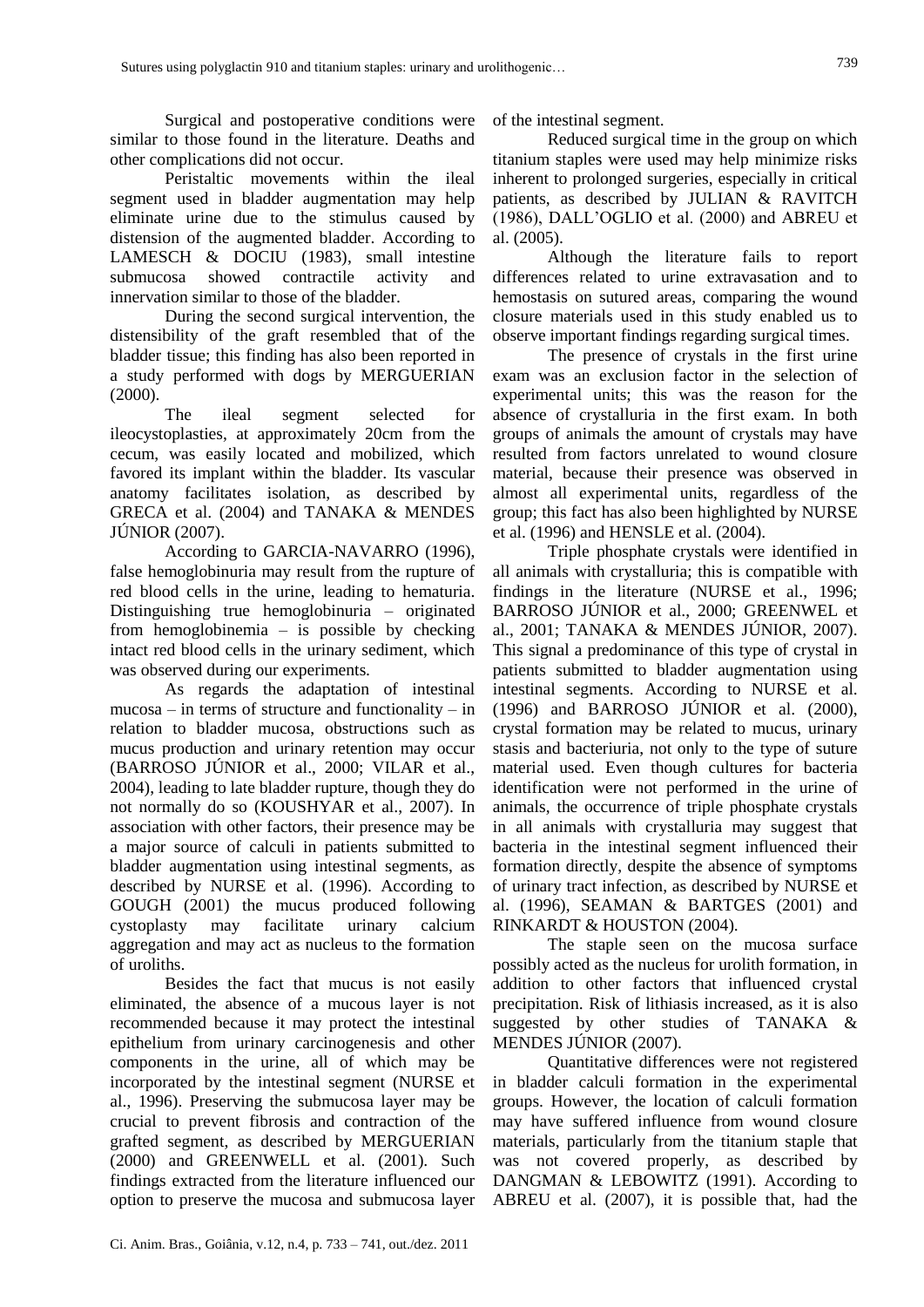staple not been exposed to the bladder mucosa, calculi might not have formed on the stapled area. Calculi formation may not be solely linked to the material used, but also to factors such as excessive mucus, which was observed in all animals of this study and similar studies (SEAMAN & BARTGES, 2001; RINKARDT & HOUSTON, 2004). According to previous study (ABREU et al., 2005), titanium is well tolerated by the urinary tract because of its low toxicity, natural corrosion resistance and biocompatibility with fluids and tissues.

The entire ileal graft was removed during the second surgery to prevent future complications caused by its presence within the bladder, as the animals were put up for adoption following the experiment.

#### **CONCLUSION**

In short, our findings reveal that the use of titanium staples inileocystoplasties did not show significant differences regarding urinarycrystal and urolith formation, when compared to the use of polyglactin 910after 100 postoperative days; renal parameters assessed by clinical exam andserum urea/creatinine were in normal reference values in both groups; the stapling technique reduces suturing time in ileocystoplasties

#### REFERENCES

ABREU, S. C.; MESSIAS, F. I.; ARGOLLO, R.S. Laparoscopic assisted radical cystoprostatectomy with yshaped orthotopic ileal neobladder constructed with nonabsorbable titanium staples through a 5cm pfannensteil incision. **International Brazilian Journal of Urology**, Rio de Janeiro, v. 31, p. 62-369, 2005.

BARROSO JÚNIOR, U.; JEDNAK, R.; FLEMING, P. Bladder calculi in children who perform clean intermittent catheterization. **British Journal of Urology**, Oxford, v. 85, p. 879-884, 2000.

BOOTHE, H.W. Materiais de sutura, adesivos teciduais, grampeadores, e grampos de ligadura, in Slatter, D. **Manual de cirurgia de pequenos animais**. 2. ed. São Paulo: Manole, 1998, p. 253- 263.

BRANDT, F. T.; LORENZATO, R.L.; ALBUQUERQUE, C.D. Transplante de bexiga: estudo piloto. **Acta Cirúrgica Brasileira,** São Paulo, v. 19, n. 4, 2004.

CRANDIS, A.; NESTORIDIS, G.; DELAKAS, D. Bladder autoaugmentation the rabbit using depithelialized

segments of small intestine, stomach and lyophilized human dura mater. **British Journal of Urology**, Oxford, v.81, n.1, p. 62-67, 1998.

DALL'OGLIO, M. F.; NESRALLAH, L.J.; RODRIGUES, P. The use of absorbable mechanical suture in ortothopic ileal neibladder replacement. **British Journal of Urology**, Oxford, v. 26, p. 288-292, 2000.

DANGMAN, B. C.; LEBOWITZ, R. L. Urinary tract calculi that form on surgical staples: a caracteristic radiologic appearance. **American Journal of Roentgenology**, Springfield, v. 157, p. 115-117,1991.

GARCIA-NAVARRO, C. E. K. **Manual de urinálise veterinária**. São Paulo: Varela, 1996.

GOUGH, D. C. S. Enterocistoplasy. **British Journal of Urology**, Oxford, v. 88, p. 739-743, 2001.

GRAUER, G. F. Distúrbios urinários, in: NELSON, R. W.; COUTO, C. G. **Fundamentos de medicina interna de pequenos animais**. Rio de Janeiro: Guanabara Koogan, 1994. p. 331-385.

GRECA, F. H.; SOUSA FILHO, Z. A.; SILVA, A. P. G.; LEONAL, I. S.; SOCCOL, A. T.; FERES, A. N.; LONGHI, P. Utilização da submucosa de intestino delgado porcino como retalho para aumento da capacidade vesical em cães. **Acta Cirúrgica Brasileira**, São Paulo, v.19, p. 511-525, 2004.

GREENWELL, T. J.; VENN, S. N.; MUNDY, A. R. Augmentation cystoplasty. **British Journal of Urology**, Oxford, v, 88, p. 511-525, 2001.

HENSLE, T. W., BINGHAN, J.; LAM, J.; SHABSIGH, A. Preventing reservoir calculi after augmentation cystoplasty and continent urinary diversion: the influence of an irrigation protocol. **British Journal of Urology**, Oxford, v. 93, p. 585-587, 2004.

JULIAN, T. B.; RAVITCH, M.M. Closure of the urinary bladder with stainless steel and absorbable staples. **Annals of Surgery**, Philadelphia, v. 204, p. 186-192, 1986.

KOUSHYAR, S. H.; AFSHAR, F. S.; GHADIRI, A. R. Clinical and radiological findings following continent urinary diversion with colonic segment in dog. **Pakistan Journal of Biological Sciences**, Faisalabad, v. 10, p. 3091-3096, 2007.

LAMESCH, A.; DOCIU, N. Augmentation ileocystoplasty: an experimental study in dogs. **Urological Research**, Berlin, v. 11, p. 145- 150, 1983.

LANGSTON, C.; GISSELMAN, K.; PALMA, D. Diagnosis of urolithiasis. **Compendium on Continuing Education for the Practicing Veterinarian**, Princeton, v. 30, p. 447-454, 2008.